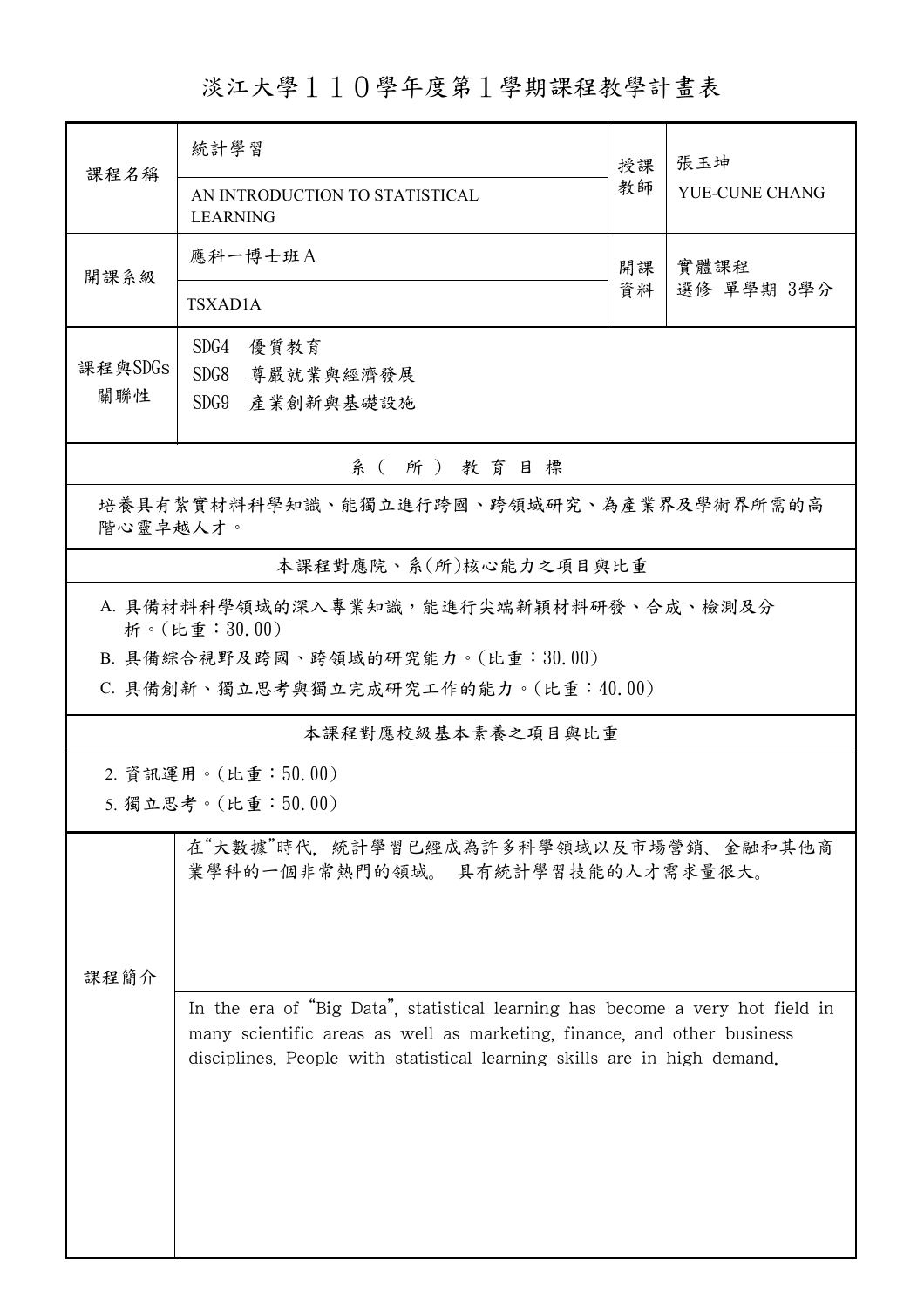## 本課程教學目標與認知、情意、技能目標之對應

將課程教學目標分別對應「認知(Cognitive)」、「情意(Affective)」與「技能(Psychomotor)」 的各目標類型。

一、認知(Cognitive):著重在該科目的事實、概念、程序、後設認知等各類知識之學習。

二、情意(Affective):著重在該科目的興趣、倫理、態度、信念、價值觀等之學習。

三、技能(Psychomotor):著重在該科目的肢體動作或技術操作之學習。

| 序<br>號       | 教學目標(中文)                        |                                                   |            | 教學目標(英文)                                                                                                   |            |  |  |
|--------------|---------------------------------|---------------------------------------------------|------------|------------------------------------------------------------------------------------------------------------|------------|--|--|
| $\mathbf{1}$ | 利用統計學習方法解決許多科學領 <br>域"巨量資料"相關問題 |                                                   |            | Using statistical learning methods to<br>solve the<br>"Big Data" related problems in many scientific areas |            |  |  |
|              |                                 |                                                   |            | 教學目標之目標類型、核心能力、基本素養教學方法與評量方式                                                                               |            |  |  |
| 序號           | 目標類型                            | 院、系(所)<br>核心能力                                    | 校級<br>基本素養 | 教學方法                                                                                                       | 評量方式       |  |  |
| 1            | 認知                              | <b>ABC</b>                                        | 25         | 講述、討論、實作                                                                                                   | 報告(含口頭、書面) |  |  |
|              |                                 |                                                   |            | 授課進度表                                                                                                      |            |  |  |
| 週<br>次       | 日期起訖                            |                                                   |            | 內 容 (Subject/Topics)                                                                                       | 備註         |  |  |
|              | $110/09/22$ ~<br>110/09/28      | Introduction to Statistical Learning              |            |                                                                                                            |            |  |  |
| 2            | $110/09/29$ ~<br>110/10/05      | Assessing Model Accuracy                          |            |                                                                                                            |            |  |  |
| 3            | $110/10/06$ ~<br>110/10/12      | Lab: Introduction to R                            |            |                                                                                                            |            |  |  |
| 4            | $110/10/13$ ~<br>110/10/19      | Simple Linear Regression                          |            |                                                                                                            |            |  |  |
| 5            | $110/10/20$ ~<br>110/10/26      | Multiple Linear Regression                        |            |                                                                                                            |            |  |  |
| 6            | $110/10/27$ ~<br>110/11/02      | Lab: Linear Regression                            |            |                                                                                                            |            |  |  |
|              | $110/11/03$ ~<br>110/11/09      | Classification using Logistic Regression          |            |                                                                                                            |            |  |  |
| 8            | $110/11/10$ ~<br>110/11/16      | Classification using Linear Discriminant Analysis |            |                                                                                                            |            |  |  |
| 9            | $110/11/17$ ~<br>110/11/23      | Lab: Logistic Regression, LDA, QDA, and KNN       |            |                                                                                                            |            |  |  |
| 10           | $110/11/24$ ~<br>110/11/30      | 期中報告週                                             |            |                                                                                                            |            |  |  |
| 11           | $110/12/01$ ~<br>110/12/07      | Resampling Methods (Cross-Validation)             |            |                                                                                                            |            |  |  |
| 12           | $110/12/08$ ~<br>110/12/14      | Resampling Methods (The Bootstrap)                |            |                                                                                                            |            |  |  |
| 13           | $110/12/15$ ~<br>110/12/21      | Lab: Cross-Validation and the Bootstrap           |            |                                                                                                            |            |  |  |
| 14           | $110/12/22$ ~<br>110/12/28      | Moving Beyond Linearity (Regression Splines)      |            |                                                                                                            |            |  |  |
|              |                                 |                                                   |            |                                                                                                            |            |  |  |